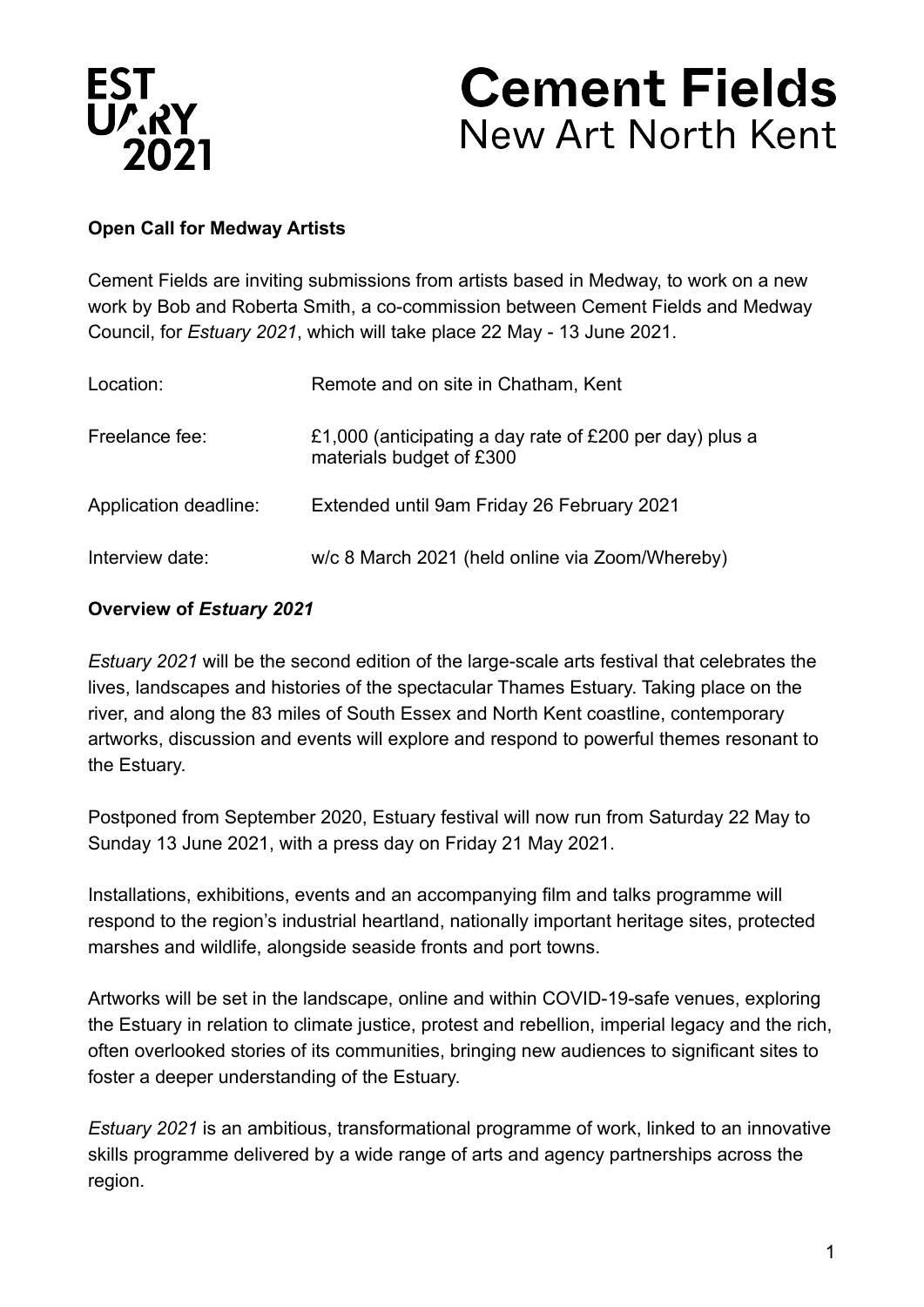*Estuary 2021* is led by a partnership between Estuary-based arts organisations Metal in South Essex and Cement Fields in North Kent, and made possible through Creative Estuary, an ambitious long-term project to develop the Thames Estuary into the world's largest creative hub; a world leader for the creative and cultural industries.

*Estuary 2021* is made possible by Creative Estuary, with funding from The Department of Culture, Media and Sport (DCMS) Cultural Development Fund.

## **About the project**

Artis[t Bob and Roberta Smith](http://bobandrobertasmith.co.uk/) (London and Ramsgate based) will create a temporary structure sited by the river in Chatham for the duration of *Estuary 2021*, entitled *Draw Hope*. The work is a co-commission by Cement Fields and Medway Council.

Smith will issue invitations for 'art tasks', through social media, videos, and live events (dependent on COVID-19 restrictions) for people to join in to make a large-scale collective artwork made up of many, many individual elements over the four weeks of the festival.

The temporary outdoor pavilion will gradually gather drawings and objects made by members of Medway communities, through workshops and making sessions, and daily drop-in events, held throughout the festival, and by visitors from further afield. Five Medway-based artists will also be commissioned to create participatory workshops.

The work is about finding hope and creativity even in times of crisis. The idea is to draw on everyones unique individual creative voice and to emphasise that we all need to look after this voice, especially in times of personal or widespread crisis, including climate change and the current pandemic. Among the different things that give us hope, some of the 'art tasks' will focus on us all depicting our families in various ways, slowly building up a picture of our Medway communities over the festival.

The message is that art, art education, and self-expression are important and nourishing, and that art makes us powerful.

#### **About this opportunity**

We are seeking five Medway based artists to commission for the engagement programme of *Draw Hope.*

Each artist will receive £1,000 to plan and deliver four workshop sessions for groups/ families during the festival dates, to take place on site at the pavilion (COVID-19 dependent, an alternative plan for online workshops will be developed if in-person workshops aren't possible).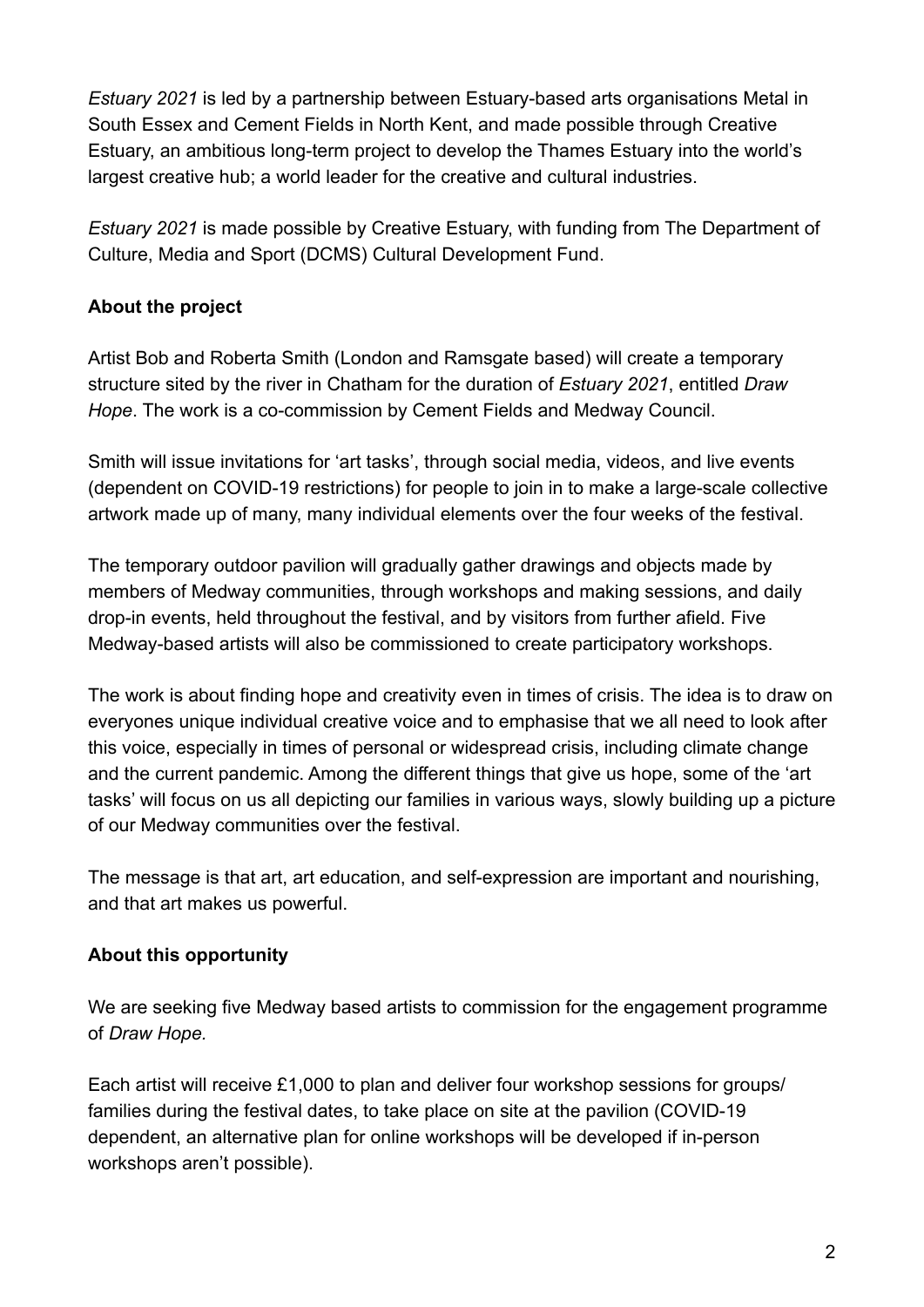You will work closely with Bob and Roberta Smith, and Cement Fields staff, to develop the workshops, ensuring that the project as a whole is coherent and suitable for participants. Artists may wish to develop workshops for particular groups or for a broad public. Participants are expected to be predominantly people living in Medway, but people from elsewhere will be welcome.We are particularly interested in working with young people.

We are interested in artists' submissions from artists who work in any medium within the arts (including visual artists, musicians, filmmakers, sound artists etc). We are looking for innovative, exciting, creative ways to work with participants.

#### **Freelance fee and terms**

Freelance fee: £1,000, anticipating a day rate of £200 per day, for five days work.

The above number of workshops/days at the pavilion may need to be revised to reflect the number of days work. Festival dates are 22 May - 13 June.

1 day working with Bob (which maybe spread over more than one day) and project debrief, 2 days planning workshop, 4 workshops at half day each (or recording of workshop session/s).

There is also a materials budget of £300 for each artist.

#### **How to apply**

To apply, please email the following to [info@cementfields.org:](mailto:info@cementfields.org)

- CV and short text (no longer than one page) outlining your practice and previous experience of engagement/running workshops
- Equal Opportunities Form ([download here](https://cementfields.org/wp-content/uploads/2021/01/Cement-Fields-Estuary-2021-Equal-Opps-Monitoring-Form.docx))

Deadline for applications: Extended until 9am Friday 26 February 2021 Interviews: w/c 8 March 2021 Interviews will be held online via Zoom/Whereby

#### **Access requirements**

If you have access requirements, and would prefer to apply in a different format, or would like us to make reasonable adjustments to the interview process, please contact [info@cementfields.org](mailto:info@cementfields.org) or call Catherine on 07957 575794 (text to request a callback).